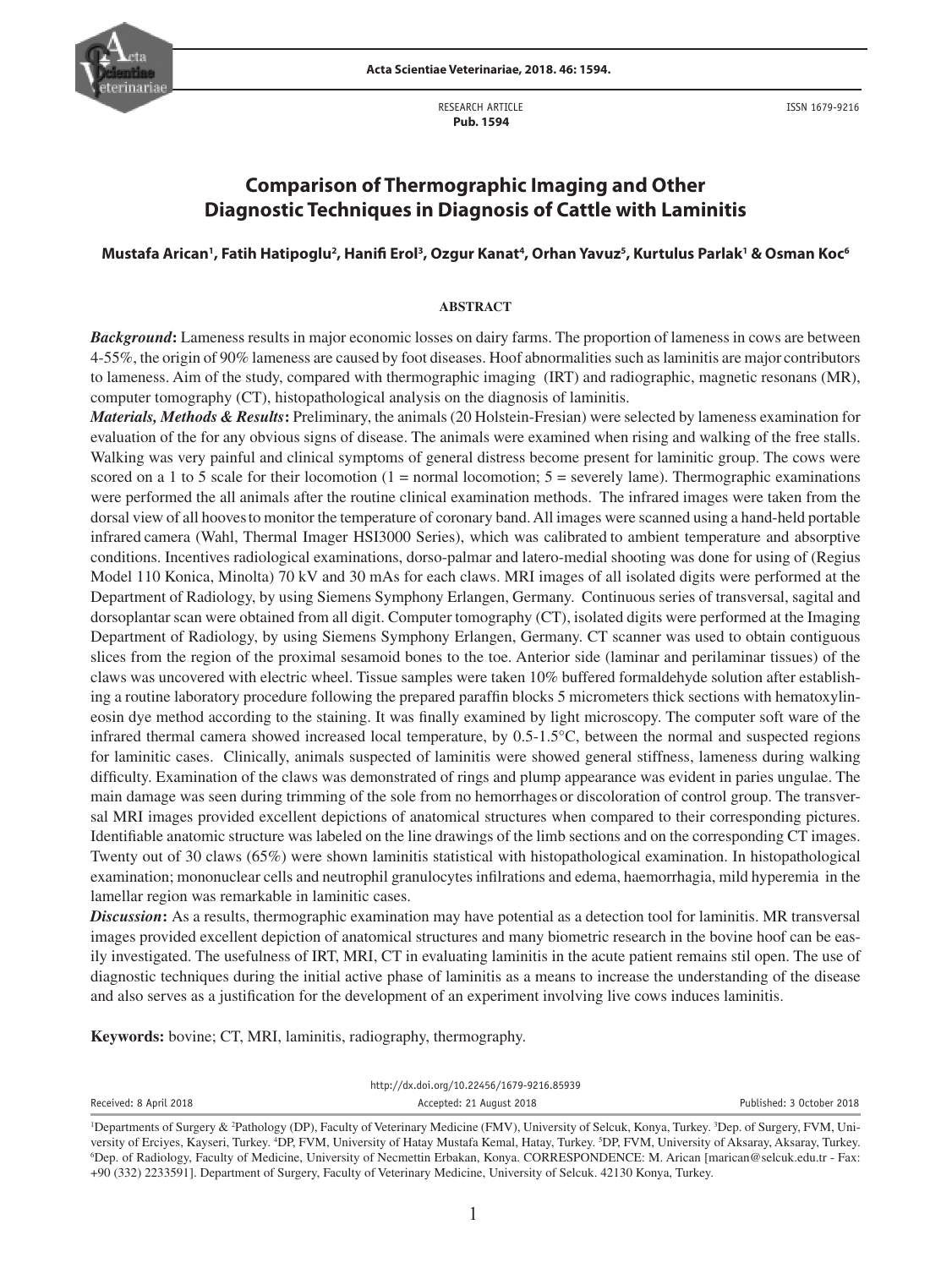## **INTRODUCTION**

Lameness results in major economic losses on dairy farms [6]. The proportion of lameness in cows are between 4-55%, the origin of 90% lameness are caused by foot diseases [2]. Hoof abnormalities such as laminitis are majorcontributors to lameness [12,16,22].

Infrared thermography is a noninvasive technique capable of detecting thermal radiation from the surface of any object [21]. IRT may prove useful for early detection of laminitis, allowing interventions that could prevent or attenuate subsequent lameness [15]. Diagnostic imaging technique such as radiography and ultrasonograph provide limited information for evaluation of the bovine digits and hoof. Radiography has limited value to evaluation of soft tissue. Computed Tomography and MRI appear to be ideal method for examining the digital soft tissue and deep structures and appear to be a good tool in bovine lameness researches [1,4,8,9,19]. In bovine medicine like other large animals logistical problems at the present time, prevent to use the MRI as a diagnostic tool in live animals [11,19,20]. There are few reports on the clinical use of computed tomography in farm animals [9,13]. In valuable cattle, the results of CT can be an important part of preoperative planning or be used to avoid unnecessary surgery when the prognosis is poor [14].

In this study, thermographic imaging on the diagnosis of cow with laminitis was to evaluate for reliability of the diagnosis compare with radiographic, MRI, CT and histopathological analysis. Thus, one of the objective of this study was also to provide anatomic reference images of the normal and laminitic bovine digit using CT and MRI.

#### **MATERIALS AND METHODS**

#### *Animals*

Preliminary, the animals (20 Holstein-Fresian) were selected by lameness examination for evaluation of the for any obvious signs of disease. The animals were examined when rising and walking of the free stalls. Walking was very painful and clinical symptoms of general distress become present for laminitic group. The cows were scored on a 1 to 5 scale for their locomotion (1 = normal locomotion;  $5$  = severely lame) [Table 1]. All 2 claws of each cow (i.e., medial and lateral claws) were scored for sole hemorrhage and underrun heel. For sole hemorrhage, a combination of the scoring systems from Greenough and Vermunt [17] and Bergsten [18] were used. Thermographic examination was performed for these animals. After thermographic examination, the claws (40 claws) were signed and obtained from slaughter for clinical, radiological, MRI, CT and histopathological analysis.

## *Infrared thermography examination*

Thermographic examinations were performed the all animals after the routine clinical examination methods. The infrared images were taken from the dorsal view of all hooves to monitor the temperature of coronary band. IRT images were captured several times. All images were scanned using a hand-held portable infraredcamera (Wahl, Thermal Imager HSI3000 Series)<sup>1</sup>, which was calibrated to ambient temperature and absorptive conditions. Generally, the dorsalsurface of hoof was cleaned for debris and moisture, before images were taken. Cows were moved to a free standing hoof-trimming stall and, after visual examination of hooves (10 to 20 min), the IRT images were taken. Images were captured using a fixed 20°C range, and care was taken to ensure that the range of temperature over the hoof surface was within that range.To reduce the effects of environmental factors on thermal data, all images were scanned at the same distance (1.5 to 2 m) from the subject.

# *Postmortem clinical, radiological examination and scoring systems*

Vermunt and Greenough [22] and Bergsten [3] scoring systems were used. Fifteen feet (30 claws) were marked as a laminitic group and five (5 feet- 10 claws) of them has not been shown in temperature increase as a control groups.

# *Radiological examinations*

Incentives radiological examinations, dorsopalmar and latero-medial shooting was done for using of (Regius Model 110 Konica, Minolta)<sup>2</sup> 70 kV and 30 mAs for each claws.

### *Magnetic resonance images (MRI)*

MRI images of all isolated digits were performed at the Department of Radiology, by using Siemens Symphony Erlangen<sup>3</sup>. Continuous series of transversal, sagital and dorsoplantar scan were obtained from all digit. MRI images that most closely matched each gross section were compared to the corresponding gross anatomic section. Intensity and laminar separa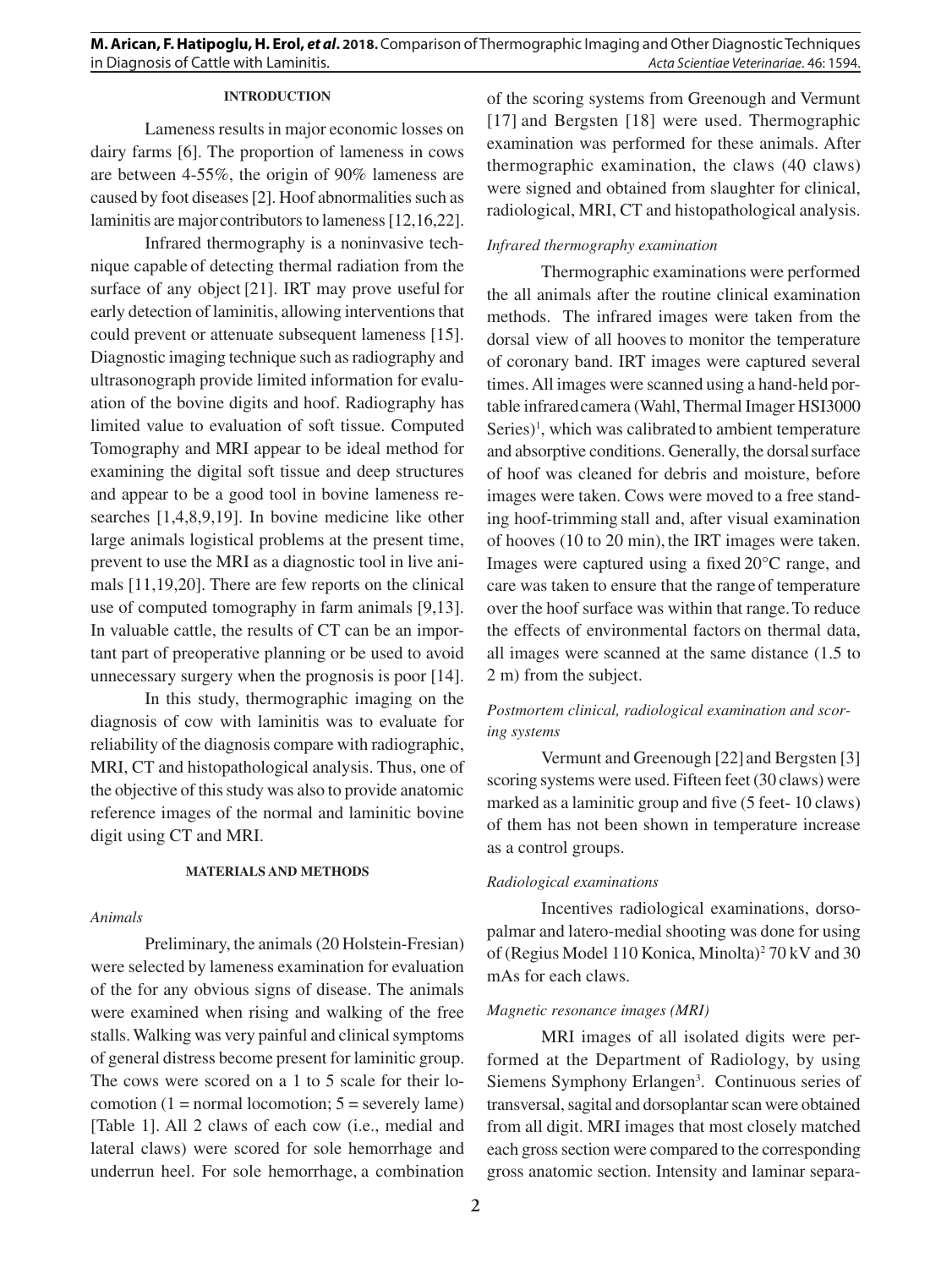**M. Arican, F. Hatipoglu, H. Erol,** *et al***. 2018.** Comparison of Thermographic Imaging and Other Diagnostic Techniques in Diagnosis of Cattle with Laminitis. *Acta Scientiae Veterinariae*. 46: 1594.

|                | Animal Clinical Diagnosis Thermograhy |           | Radiology               | <b>MRI</b>     | <b>CT</b>               | <b>Patological Results</b>             |
|----------------|---------------------------------------|-----------|-------------------------|----------------|-------------------------|----------------------------------------|
| $\mathbf{1}$   | Laminitis                             | $^{+}$    | Osteophyte<br>Formation | Odema-Lamina   | Osteophyte<br>Formation | Laminitis<br><b>Epitelial Necrosis</b> |
| $\mathfrak{2}$ | Laminitis                             | $^{+}$    | <b>NC</b>               | Odema          | NC                      | Laminitis                              |
| 3              | Laminitis                             | $+$       | <b>NC</b>               | N <sub>C</sub> | <b>NC</b>               | Odema-Hyperemia                        |
| $\overline{4}$ | Laminitis                             | $^{+}$    | Osteophyte<br>Formation | Odema-Lamina   | Osteophyte<br>Formation | Laminitis<br><b>Epitelial Necrosis</b> |
| 5              | Laminitis                             | $+$       | <b>NC</b>               | N <sub>C</sub> | NC                      | Normal                                 |
| 6              | Laminitis                             | $^{+}$    | <b>NC</b>               | Odema          | <b>NC</b>               | Laminitis                              |
| 7              | Laminitis                             | $^{+}$    | NC                      | NC             | <b>NC</b>               | Odema, Hyperemia                       |
| 8              | Laminitis                             | $^{+}$    | Osteophyte<br>Formation | Odema-Lamina   | Osteophyte<br>Formation | Laminitis<br><b>Epitelial Necrosis</b> |
| 9              | Laminitis                             | $\ddot{}$ | NC                      | Odema          | NC                      | Laminitis                              |
| 10             | Laminitis                             | $^{+}$    | <b>NC</b>               | <b>NC</b>      | <b>NC</b>               | Normal                                 |
| 11             | Laminitis                             | $+$       | NC                      | NC             | <b>NC</b>               | Odema-Hyperemia                        |
| 12             | Laminitis                             | $^{+}$    | Osteophyte<br>Formation | Odema-Lamina   | Osteophyte<br>Formation | Laminitis<br><b>Epitelial Necrosis</b> |
| 13             | Laminitis                             | $^{+}$    | NC                      | Odema          | N <sub>C</sub>          | Laminitis                              |
| 14             | Laminitis                             | $^{+}$    | Osteophyte<br>Formation | Odema-Lamina   | Osteophyte<br>Formation | Laminitis<br><b>Epitelial Necrosis</b> |
| 15             | Laminitis                             | $+$       |                         |                |                         |                                        |
| 16             | Normal                                | ÷         | <b>NC</b>               | <b>NC</b>      | <b>NC</b>               | Normal                                 |
| 17             | Normal                                |           | NC                      | NC             | NC                      | Laminitis                              |
| 18             | Normal                                |           | <b>NC</b>               | <b>NC</b>      | <b>NC</b>               | Normal                                 |
| 19             | Normal                                |           | <b>NC</b>               | N <sub>C</sub> | <b>NC</b>               | Hyperemia                              |
| 20             | Normal                                |           | <b>NC</b>               | NC             | <b>NC</b>               | Normal                                 |

**Table 1.** Clinical, thermographic, radiological, MRI, CT and pathological results of cows with laminitis and normal.

NC: no change.

tion was graded normal, mild, moderate or severe [12]. Specific quantitative measurements of the MR images included; corium architecture (width of the corium), corium signal intensity, laminar architecture. Digital radiographs and MR images of the limbs were evaluated separately for evidence of laminitis and the resulting diagnoses were compared to the histopathological diagnosis for correlation.

## *Computed tomography* (*CT*)

Isolated digits were performed at the Imaging Department of Radiology, by using Siemens Symphony Erlangen, Germany<sup>3</sup>. CT scanner was used to obtain contiguous slices from the region of the proximal sesamoid bones to the toe.

### *Laminar tissues histopathologic analysis*

Anterior side (laminar and perilaminar tissues) of the claws was uncovered with electric wheel. Tissue

samples were taken 10% buffered formaldehyde solution after establishing a routine laboratory procedure following the prepared paraffin blocks 5 micrometers thick sections with hematoxylin-eosin dye method according to the staining. It was finally examined by light microscopy.

#### *Data analysis*

A Chi-squared analysis was performed for each category at each level to detect any significant difference for the number values assigned for each category between normal and laminitic feet for thermography. A two-sample student's *t*-test was used to compare the mean differences in measurements obtained MR imaging, in normal and laminitic feet.

## **RESULTS**

The comparison results of clinical diagnosis, thermography, radiology, MRI, CT and patological results was given Table 1.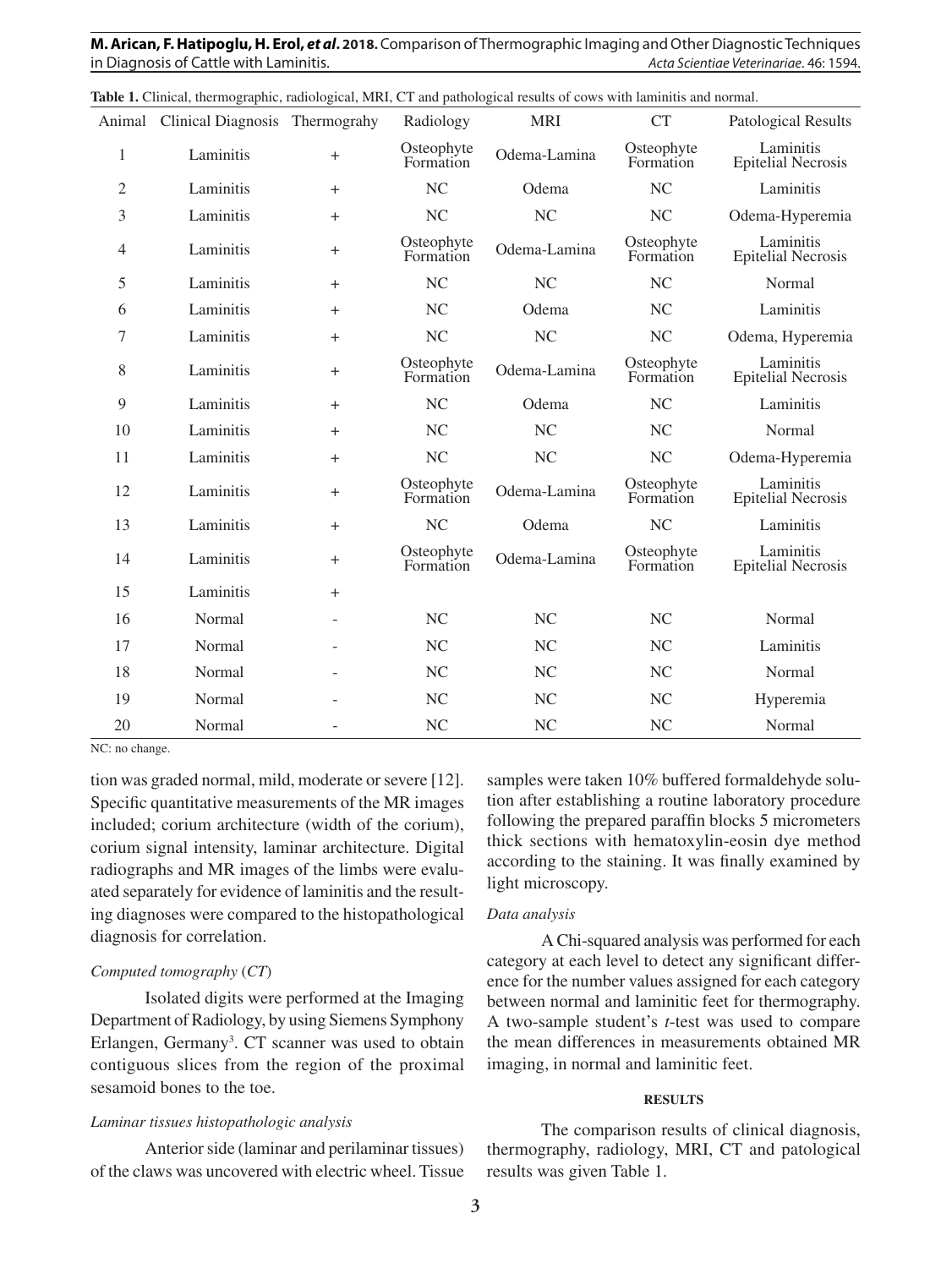

**Figure 1.** MRI images of cortex for phalanx, fat, skin and hoof.



**Figure 2.** MRI images of tendons, blood vessels, synovial cavity and corium of hoof.



**Figure 3.** The architecture of the corium.

# *Infrared thermography*

The computer soft ware of the infrared thermal camera showed increased local temperature, by 0.5- 1.5°C, between the normal and suspected regions for laminitic cases.

# *Clinical, radiologic examination and scoring systems*

Clinically, animals suspected of laminitis were showed general stiffness, lameness during walking difficulty. Examination of the claws was demonstrated of rings and plump appearance was evident in paries ungulae. The main damage was seen during trimming of the sole from no hemorrhages or discoloration of control group.

# *Radiological*

Osteophitic formation was seen on extensorious processes in some cases.

## *Magnetic resonans images*

The transversal MRI images provided excellent depictions of anatomical structures when compared to their corresponding pictures. In MRI images, cortex of phalanx, fat, skin and hoof were observed and had intermediate signal intensity and appeared grey (Figure 1). Tendons, blood vessels, synovial cavity and corium of hoof had a hyperintense signal and appeared black in MRI images (Figure 1 and Figure 2). Some cases included laminar disruption, circumscribed areas of laminar gas, laminar fluid and medullar fluid were seen, but not all laminitis suspected cases. The architecture of the corium was readily identifiable with a heterogeneous pattern (Figure 3).

# *Computed tomography*

Identifiable anatomic structure was labeled on the line drawings of the limb sections and on the corresponding CT images (Figure 4). The CT and radiology results showed similarity to each other. It is only showed patological condition of 6 claws out of 30 claws. Especially, osteophyte formation in extensorious processes.

# *Laminar tissues histopatologic analysis*

Twenty out of 30 claws (65%) were shown laminitis statisticaly. In histopathological examination; edema, haemorrhagia and mild hyperemia in the lamellar region was remarkable in laminitic cases (Figure 5). Mononuclear cells infilrations with occasional neutrophil granulocytes were also found in these areas (Figure 6). In same cases, epitelial necrosis and mild perivascular haemorrhagia were also seen.

## **DISCUSSION**

Infrared thermography is a modern, noninvasive and safe technique of thermal profile visualisation.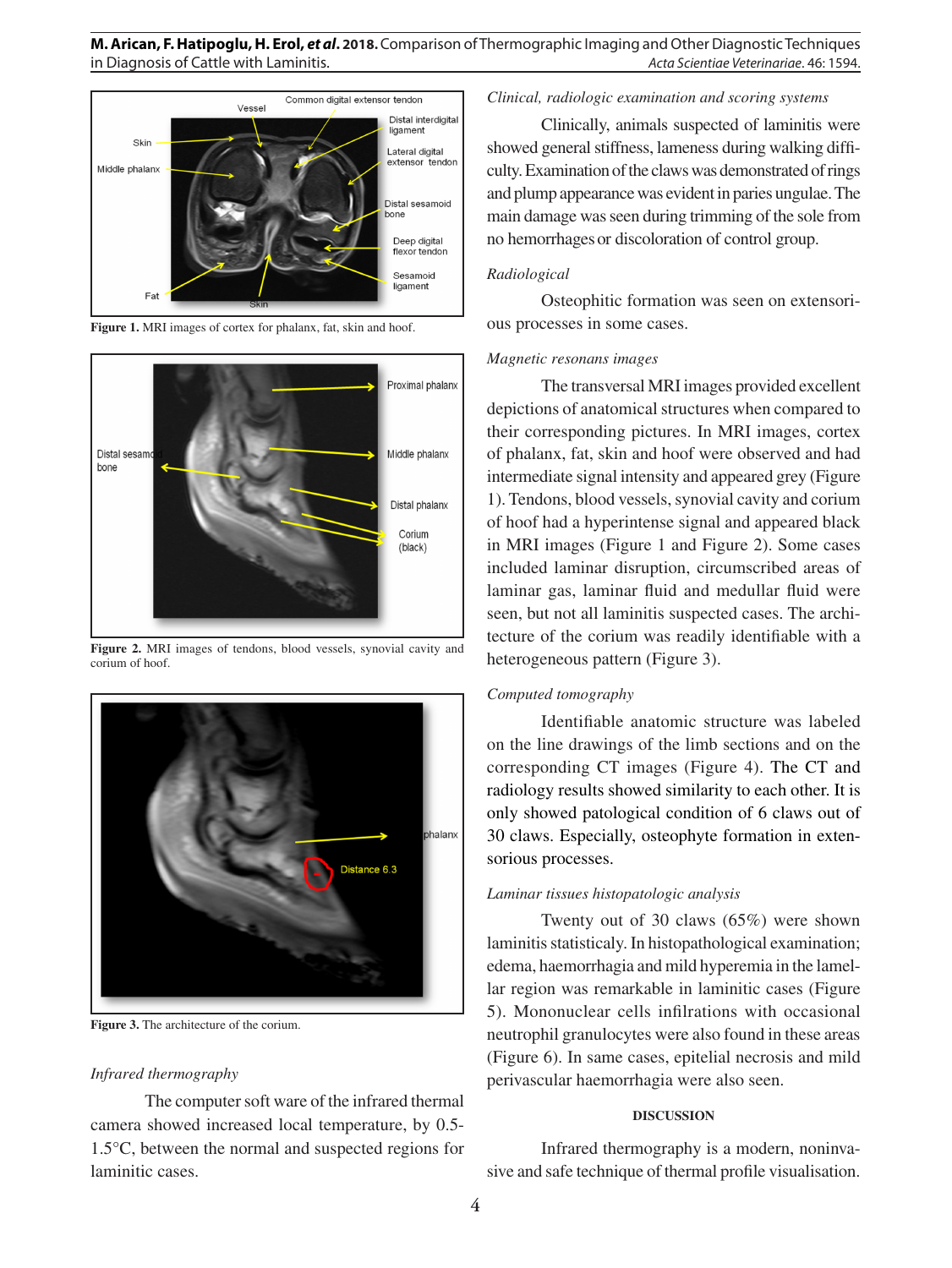

**Figure 4.** CT images of the hoof.



**Figure 5.** Edema (\*) haemorrhagia (black arrow) and mild hyperemia (white arrows) in the lamellar region. [ H&E].



**Figure 6.** Mononuclear cells and neutrophil granulocytes infiltrations (black arrows), hyperemia (white arrows) and edema(\*). [ H&E].

Thermographic method has found numerous applications not only in industry, but also in human and veterinary medicine, primarily for diagnostic purposes [5,7,10]. But IRT has been applied less frequently to research on livestock in live organisms, changes in vascular circulation result in an increase or decrease of tissue temperature, which is then used to assess the area [10]. In present study shows that thermography is an excellent adjunct to clinical and radiological examination. It has been considered that thermographic examination could be used safely for diagnosis of laminitis (65%) under some condition. IRT can produce important information where the problem. Increased of the temperature can be explained with hyperemia by histopathological analysis. But there were some limitations and factors that need to be considered when using IRT. Thermograms must be collected out of direct sunlight and wind drafts. Hair coats should be free of dirt, moisture or foreign material. Beacuse of some of cases was shown laminitic appearance but patological results were not supported. It could be affected some moisture or foreign materials. It has been shown that the effect of weather conditions, circadian and ultradian rhythms, time of feeding, milking, laying, rumination, lactation and hoof location etc. were also factors that need to be considered and require further investigation as a part validating IRT [5,7,10,16].

One of the purpose of this study was defining the normal and laminitic structures of the digits and hoof in Holstein dairy cattle using MRI. Transversal images provided excellent depiction of anatomical structures by MRI. MRI can not only be used in diagnostic procedures but also can be used in many biometric research, measurements and experimental [20]. In all of these cases, the corium of the hoof in normal cases at the present study appeared black and very easily identifiable. Laminar fluid, and bone medullary fluid was detected by MR in laminitic cases, but there was not seen any changes by radiography. Some laminitic cases were also shown that separation of corium. Examining the MR images in some cases, loss of normal corium architecture, loss of laminar architecture, increased signal intensity in the corium, increased signal intensity and separation in the laminae were identified. But, more cases should be use to understanding separation ratio properly normal and laminitic cases.

Computed tomography, much more information is becoming available to help evaluate circulation in feet [17,18]. It was shown similar results with radiological results but it needs contrast injection to get better visualisation.

IRT may have potential as a detection tool for laminitis. However, more data on the relationship between IRT and hoof abnormalities, preferably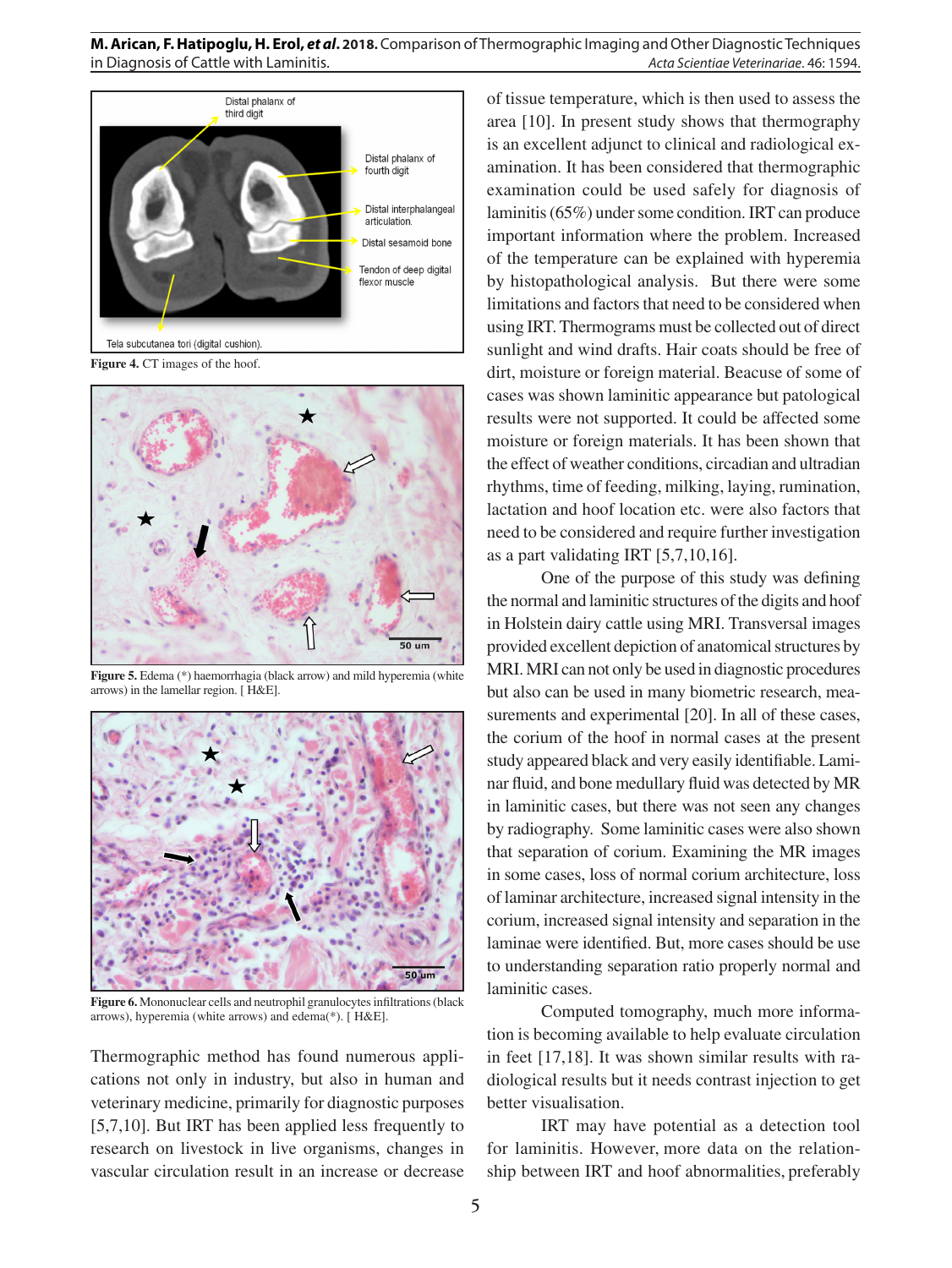in longitudinal studies, and further quantification of nonlaminitis factors affecting hoof temperature were required before IRT could be recommended for dairy industrial use as suggested by previous studies [10].

#### **CONCLUSION**

If infrared thermal measurements condition is suitable for examination, it could be very successfully in prediction, detection and diagnosis of diseases. The usefulness of thermography, MRI, CT in evaluating laminitis in the acute patient remains stil open this study evaluates the use of thermography, MRI, CT during the initial active phase of laminitis as a means

to increase the understanding of the disease and also serves as a justification for the development of an experiment involving live cows induces laminitis.

### MANUFACTURERS

1 Wahl Instruments Inc. Asheville, NC, USA. 2 Konica Minolta Business Solutions Italy S.p.A. Milano, Italy. 3 Siemens Symphony. Erlangen, Germany.

*Ethical approval.* Animal procedures and experiments were approved by Ethics Committee of Experimental Medicine Research and Application Centre of Selcuk University.

*Declaration of interest.* The authors report no conflicts of interest. The authors alone are responsible for the content and writing of this paper.

#### **REFERENCES**

**1 Arble J.B., Wassenaar P.A., Belknap J.K., Drost W., Weisbrode S.E., Schmalbrock P. & Mattoon J.S. 2007.** Evaluation of Initial Active Phase Laminitis in Equine Hoofs using MRI*. Journal of Applied Animal Research.* 28: 73-80.

**2 Arican M. 2006.** *A colour atlas of diseases and operations in cattle surgery*. Konya: Bahçıvanlar, pp.179-200.

- **3 Bergsten C. 1993.** A photometric method for recording hoof diseases in cattle, with special reference to hemorrhages of the sole. *Acta Veterinaria Scandinavica*. 34: 281-286.
- **4 Ehlert A., Ferguson J. & Gerlach K. 2011.** Magnetic resonance imaging and cross-sectional anatomy of the normal bovine tarsus. *Anatomia Histologia Embryologia*. 40: 234-240.
- **5 Embaby S., Shamaa A.A. & Gohar H.M. 2002.** Clinical assessment of thermography as a diagnostic and prognostic tool in horse practice. In: *Proceedings of the 1st Inframation* (Orlando, USA). pp.30-36.
- **6 Green L.E., Hedges V.J., Schukken Y.H., Blowey R.W. & Packington A.J. 2002.** The impact of clinical lameness on the milk yield of dairy cows. *Journal of Dairy Research*. 85(9): 2250-2256.
- **7 Harper D.L. 2000.** The value of infrared thermography in a diagnosis and prognosis of injuries in animals. In: *Proceedings of the 1st Inframation* (Orlando, USA). pp.115-122.
- **8 Holló G., Szűcs E., Tőzsér J., Holló I. & Repa I. 2007.** Application of x-ray computer tomography (CT) in cattle production. *Asian Australasian Journal of Animal Science*. 20(12): 1901-1908.
- **9 Kazer-Hotz B.S., Sartoretti-Schefer S. & Weiss R. 1994.** Computed tomography and magnetic imaging of the normal equine carpus. *Veterinary Radiology Ultrasound*. 6: 457-461.
- **10Knížková I., Kunc P., Koubkova M., Flusser J. & Dolezal O. 2002.** Evaluation of naturally ventilated dairy barn management by a thermographic method. *Livestock Produce Science*. 77: 349-353.
- **11 Lee K., Yamada K., Tsuneda R., Kishimoto M., Shimizu J., Koboyashi Y., Furuoka H., Matsui T., Sasaki N., Ishii M., Inokuma H., Miyake N. & Iwasaki T. 2009.** Clinical experience of using multidetector-row CT for the diagnosis of disorders in cattle. *Veterinary Record*. 165(19): 559-562.
- **12Moore R.M., Eades S.C. & Stokes A.M. 2004.** Evidence for vascular and enzymatic events in the pathophysiology of acute laminitis: which pathway is responsible for initiation of this process in horses. *Equine Veterinary Journal*. 36(3): 204-209.
- **13Mohamed T., Al-Sobayil F., Kurwasawa T., Nakade T. & Floeck M. 2011.** Computed tomographic findings in a calf with actinomycosis: a case report. *Veterinarni Medicana*. 56(5): 255-259.
- **14Nuss K., Schnetzler C., Hagen R., Schwarz A. & Kircher P. 2011.** Clinical application of computed tomography in cattle. *Tierarztl Prax Ausg G Grosstiere Nutztiere*. 39: 317-224.
- **15Nikkah A., Plaizier J.C., Einarson M.S., Berry R.J., Scott S.L. & Kennedy A.D. 2005.** Infrared thermography and visual examination of hooves of dairy cows in two stages of lactation. *Journal of Dairy Research*. 88(8): 2479-2753.
- **16Nocek J.E. 1997.** Bovine acidosis: Implications on laminitis. *Journal of Dairy Research*. 80(5): 1005-1028.
- **17Paulus M.J., Gleason S.S., Kennel S.J., Hunsicker P.R. & Johnson D.K. 2000.** High resolution x-ray computed tomography: an emerging tool for small animal cancer research*. Neoplasia*. 2(1-2): 62-70.